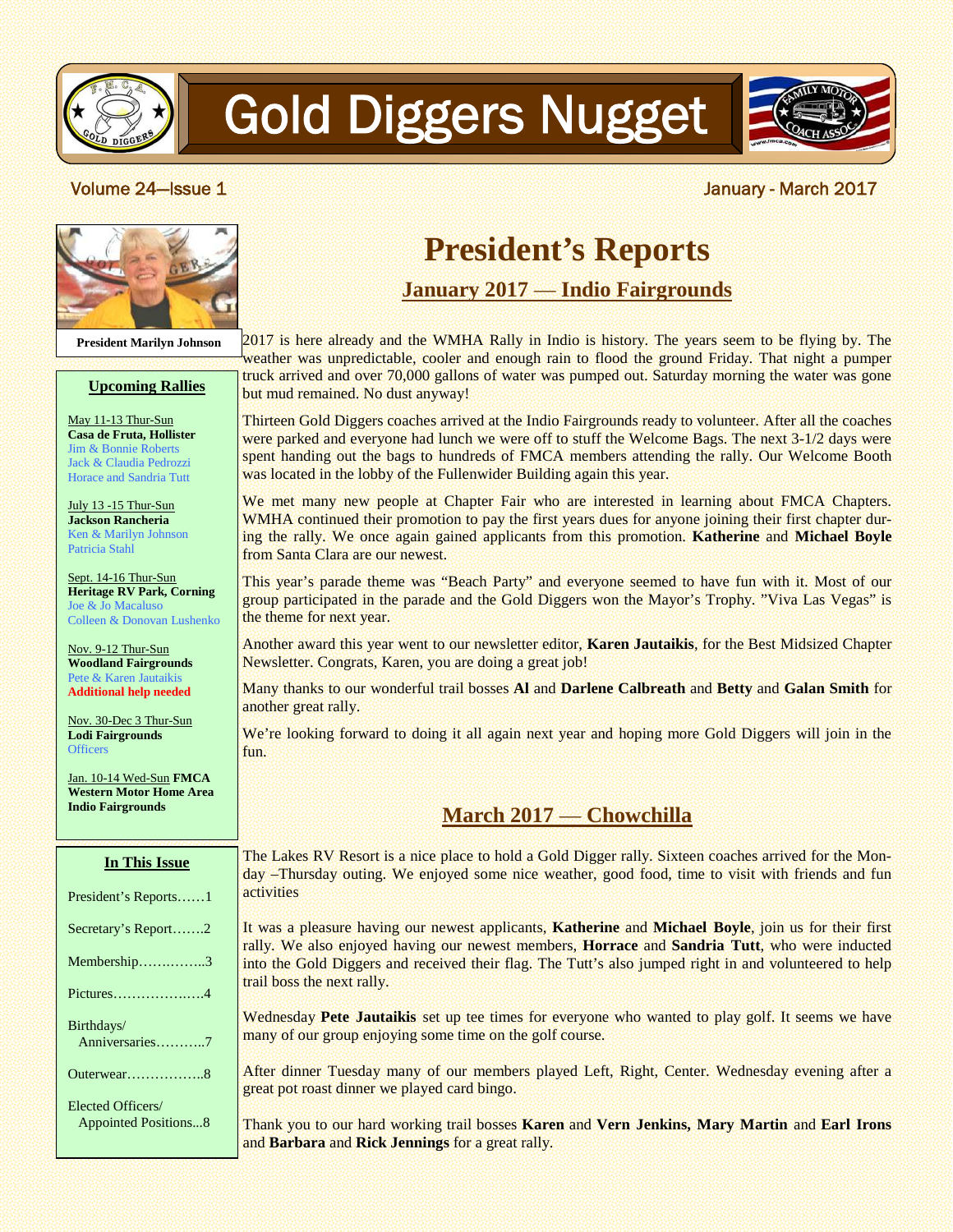



### Secretary's Report



January 2017, Indio Fairgrounds No meeting was held.

#### March 2017, The Lakes RV Resort, **Chowchilla**

The meeting was called to order at 9:33 a.m. by President Marilyn Johnson who led the Pledge of Allegiance. Officers present were Betty Smith

President, Marilyn Johnson; Secretary, Betty Smith; Wagon Master, Al Calbreath; Assistant Wagon Master, Galan Smith, and Treasurer, Margie Baygell.

Minutes: Betty read the minutes of the December 3, 2016 meeting. It was moved, seconded and carried to approve the minutes as presented.

New Applicants: Marilyn introduced our new applicants, Michael and Katherine Boyle who joined at the Chapter Fair in Indio.

New Members: Sandria and Horace Tutt from Sacramento were welcomed into the Gold Diggers and given their flag.

Treasurer's Report: Margie gave the Treasurer's Report. She closed the 2016 books and thanked Suzanne Salter for her help. The year ended with \$5178.45 in the Treasury.

Wagon Master: Al reported that Bonnie and Jim Roberts and Claudia and Jack Pedrazzi have volunteered to be Trail Bosses for Casa de Fruta May 11-13, 2017. Pete and Karen Jautaikis have volunteered to Trail Boss for Woodland in November, but we need co-Trail Bosses. Al said that if we don't get members to volunteer to be Trail Bosses, we will need to cancel some of the meals we are used to as it's too much of a burden for one set of Trail Bosses to be responsible for the whole rally. Al reported that Jackson Rancheria needs to have a final count 30 days prior to our rally which means registrations must be in by about the first week of June.

Al thanked our Trail Bosses, Karen and Vern Jenkins, Barbara and Rich Jenkins, Mary Martin and Earl Irons for Trail Bossing this rally.

National Director: Marilyn announced that due to health issues, Bob and Sue Wirth will be selling their rig and Bob will be resigning as National Director. We need to have a representative at the Indianapolis National Rally as FMCA will be voting on whether to accept  $5<sup>th</sup>$  wheels and towables. Their thought is that the change will bring in younger members and

increase our membership. If this passes, the Bylaws will be changed from "motor homes" to "recreational vehicles". (It's assumed that this will not include tent trailers). This will need a 75% approval to take effect. Statistics show that purchases of recreational vehicles/motor homes are approximately 47 years old and less than 10 % are buying motor homes, the rest are buying towables and  $5<sup>th</sup>$  wheels. It was noted that even if this passes at the FMCA level, chapters will have the option of either accepting it or rejecting it.

Historian: Rick Jennings is again requesting for photos members may have taken at the rallies for the Historian book. He said that because of health issues he and Barbara were not able to attend all the 2016 rallies. Betty gave him a CD of the 2016 rallies she and Galan have attended.

Newsletter: Karen Jautaikis encouraged people to contribute articles and such to the newsletter.

Membership: Betty announced that we have two Associates at this time, the Boyles and the Haydens. Unfortunately, the Tim and Linda Hobson were dropped from the Applicant list because they only attended one rally in the year they were Applicants. We now have 25 members, 3 Associates, 2 Applicants and 1 Life Membership members.

Sunshine: Marilyn announced that Lola Reece had heart surgery and is doing very well. Also, Bob Wirth is also having health problems.

Indio 2017: Marilyn announced that we won the Mayor's Trophy at the parade. The rally theme for 2018 is "Viva Las Vegas". Betty mentioned that she has cone heads and beach tshirts left over from 2016 and 2017 for anyone who would like one. If not, she will donate them to a thrift store. Marilyn presented Jack and Claudia with their "Perfect Attendance for 2016" badges. Marilyn and Ken and Suzanne and Dan Salter also earned "Perfect Attendance for 2016" badges.

Galan Smith announced that if anyone is interested in upgrading their RV, he knows of two motor homes that are available.

Pete Jautaikis went over tomorrow's golf schedule.

It was moved, seconded and carried to adjourn the meeting at 10:24 a.m.

Respectfully Submitted, Betty Smith, Secretary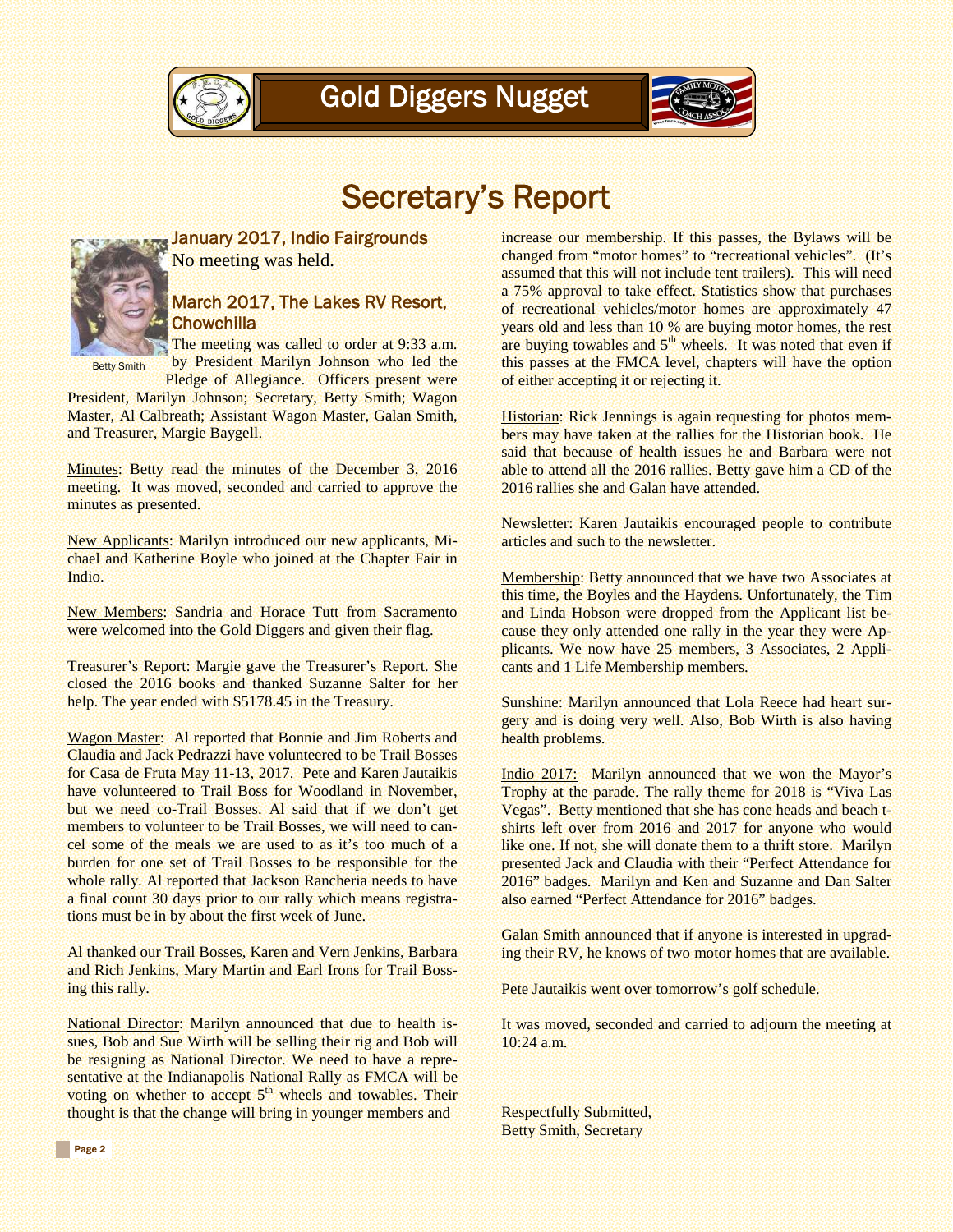

## Membership Report-April 1, 2017

As of today, we have 25 Active members, 3 Associates, 2 Applicants and 1 Honorary Member. We also have new applicants.



We have new applicants who joined at Indio, **Katherine and Michael Boyle** who also attended our Chowchilla rally. Michael and Katherine are from Santa Clara and their special interests are hiking activities and tours. Welcome Katherine and Michael!!



**Horace and Sandria Tutt** were inducted into the Gold Diggers and given their flag. Welcome Horace and Sandria!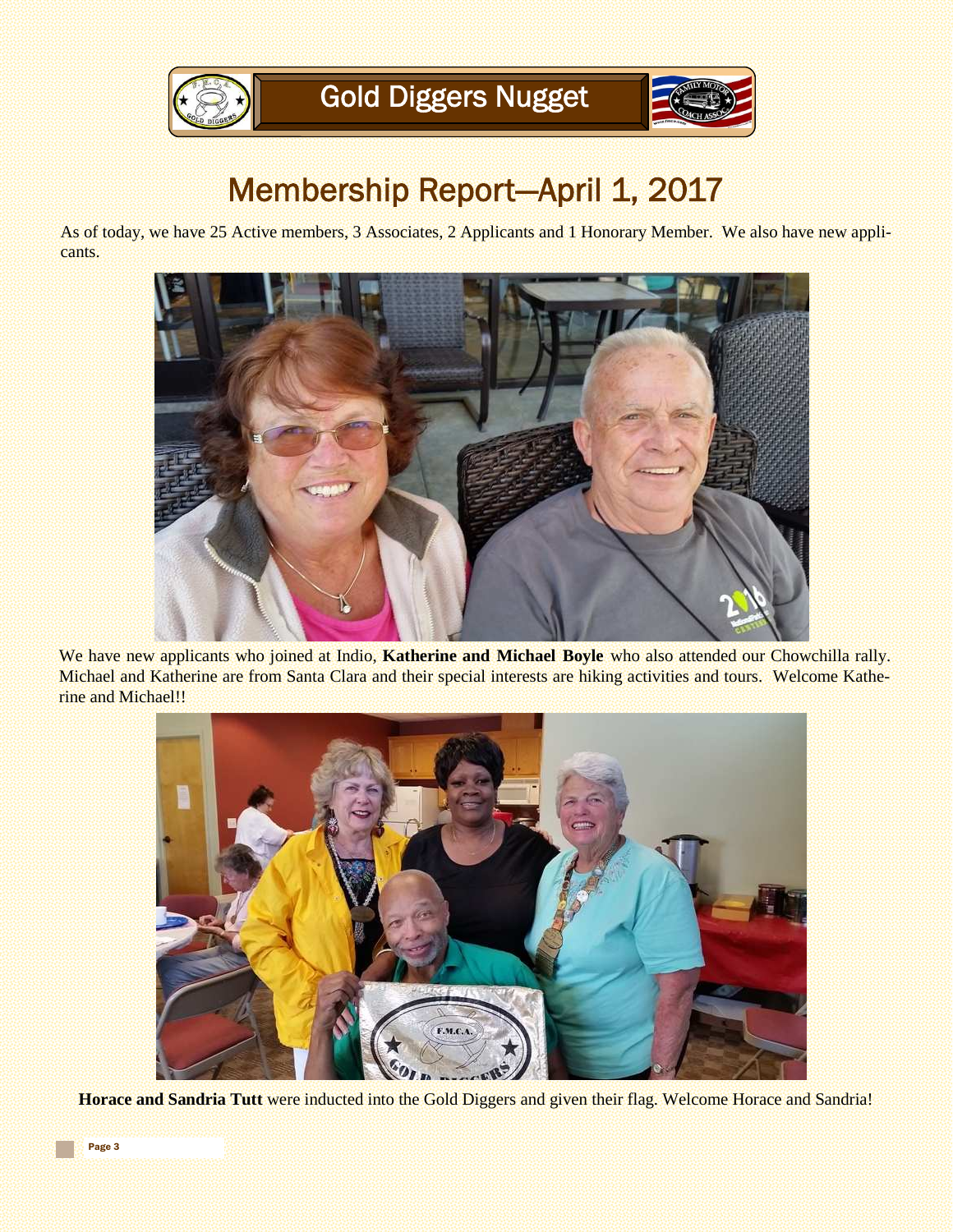### **Indio-January 2017**



**Stuffing welcome bags—Linda and Dave David**



**Fashion Show Models. Third from left our own Betty Smith; far right our own Karen Jenkins. Woohoo!!**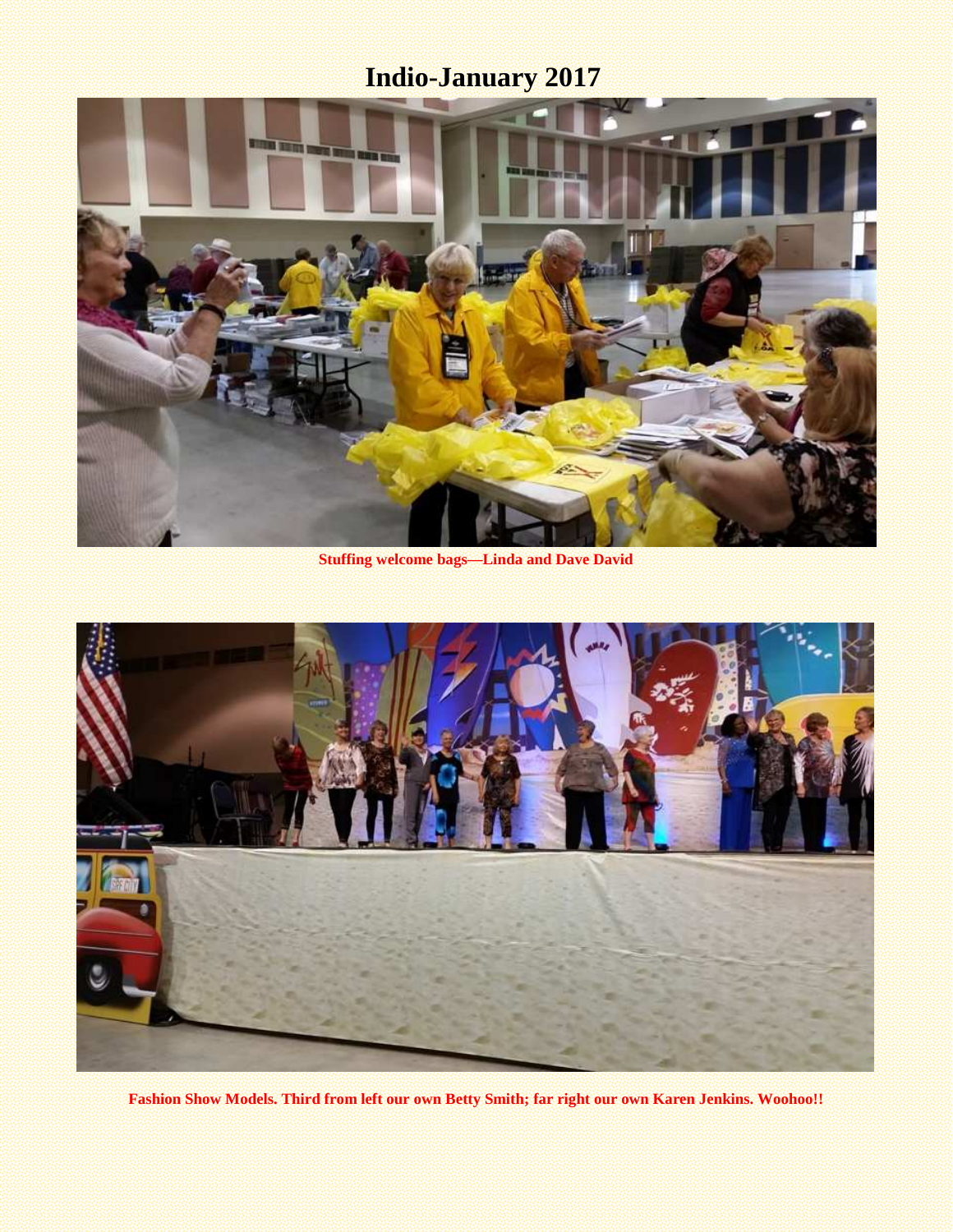

**Hula Girls! L-R Jo Macaluso, Betty Smith, Darlene Calbreath, Karen Jenkins, Margie Baygell, Linda David**



**Thanks to the rain, it really did feel like a beach party!**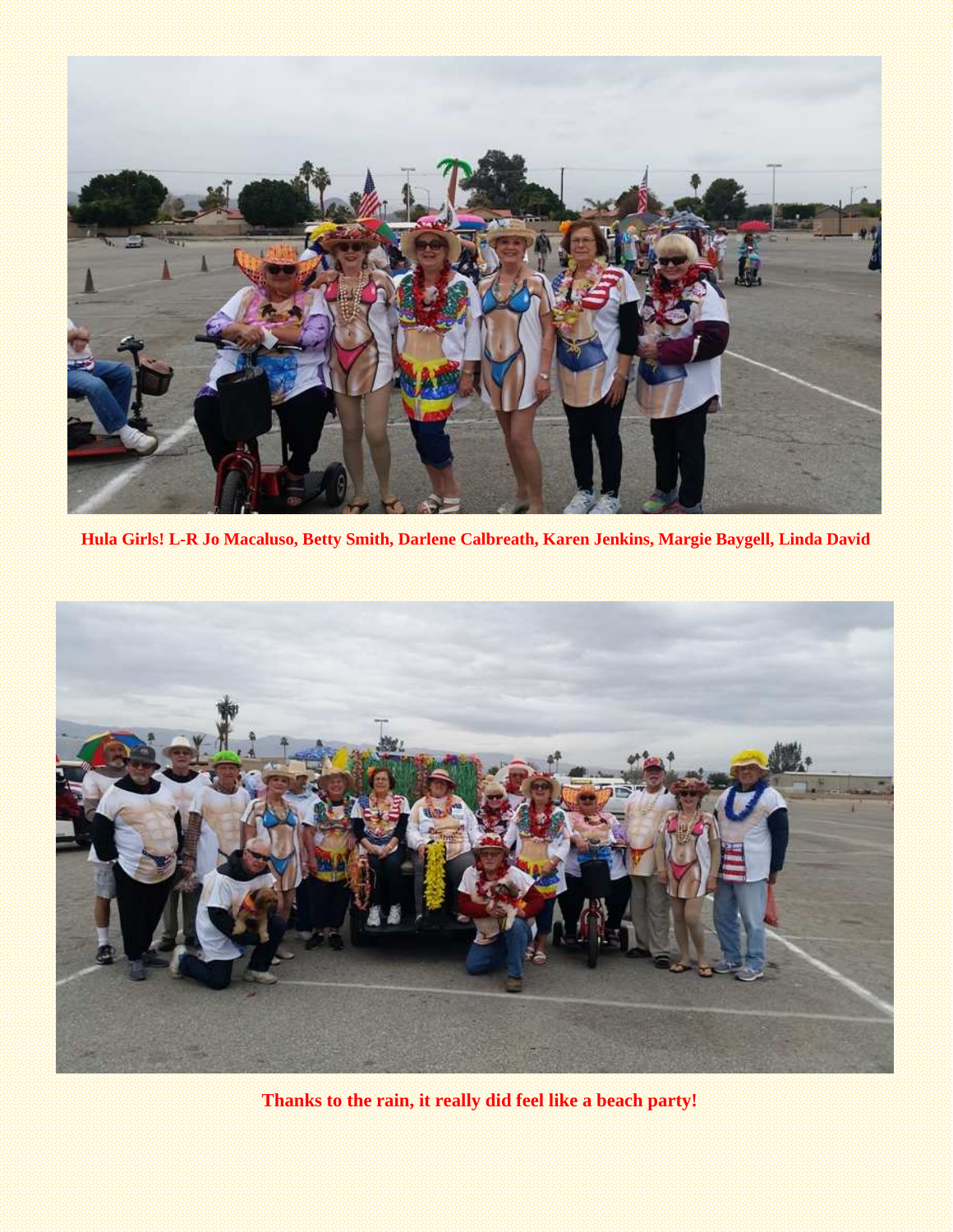

**President Marilyn receiving the Mayor's trophy.**



**Looking good!**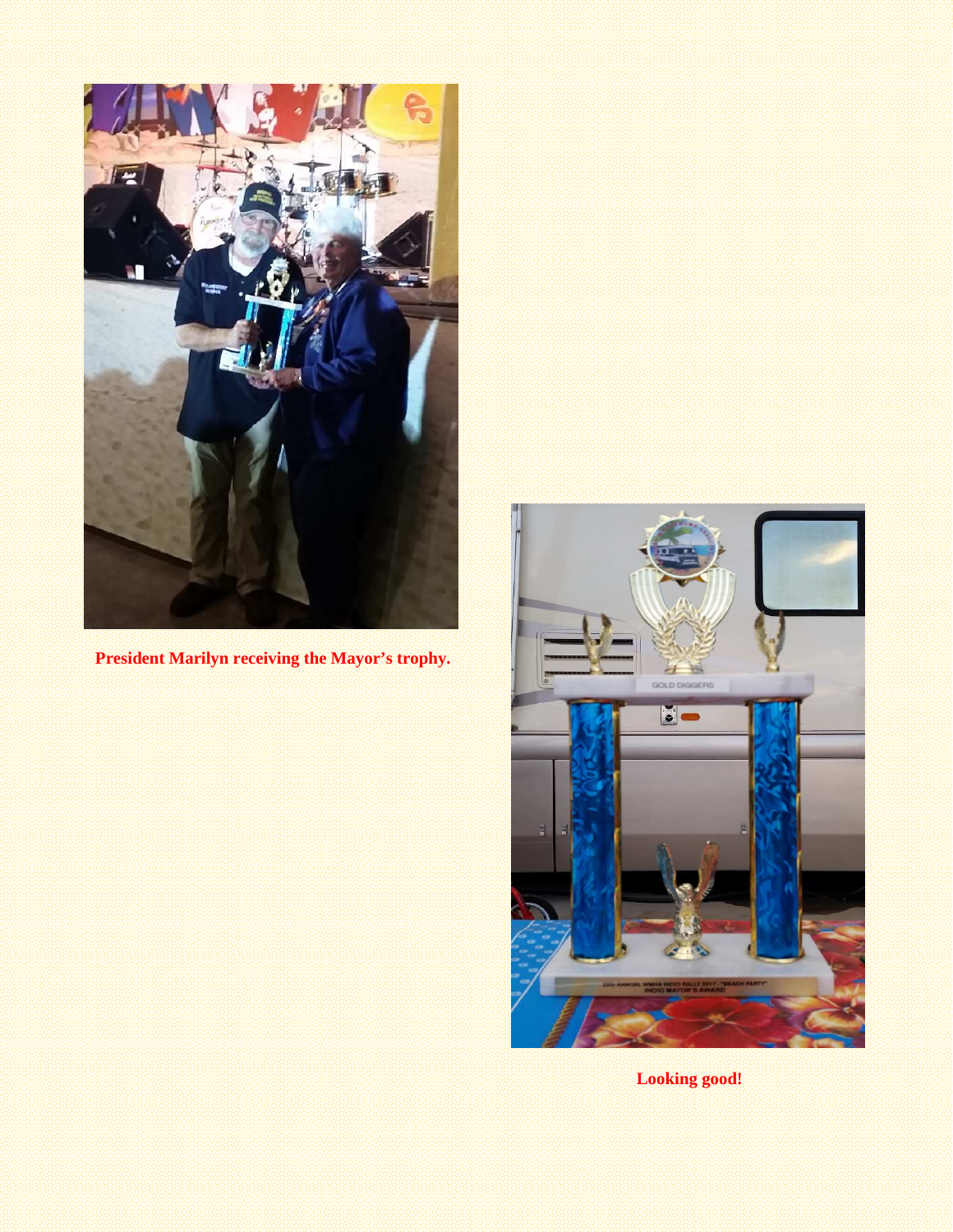

### Gold Diggers Nugget





#### April

- 5 Judy Hayden
- 7 Al Calbreath
- 8 Karen Jautaikis
- 12 Sally Bray
- 14 Michael Boyle
- 28 Barbara Jennings
- 29 Tom Bray
- 30 John Mangney

#### **May**

- 5 Earl Irons
- 8 Lola Reece
- 9 Suzanne Salter
- 18 Ken Ketterling

#### **June**

- 2 Richard Jennings
- 6 Ken Johnson
- 7 Teri Broleman
- 19 Rich Cerniglia
- 23 Patricia Stahl
- 26 Julie Mangney
- 26 Karen Jenkins
- 27 Kurt Simon



April 17 Rod and Diane Johnston

#### May

- 4 Jim and Bonnie Roberts
- 8 Don and Helen Johnson
- 17 Galan and Betty Smith
- 19 Bob and Teri Broleman
- 20 Donovan and Colleen
- 27 Kurt and Betty Simon

#### **June**

- 8 Leonard and June Davis
- 30 Gabe and Mary Roberson
- 31 Vernon and Karen Jenkins